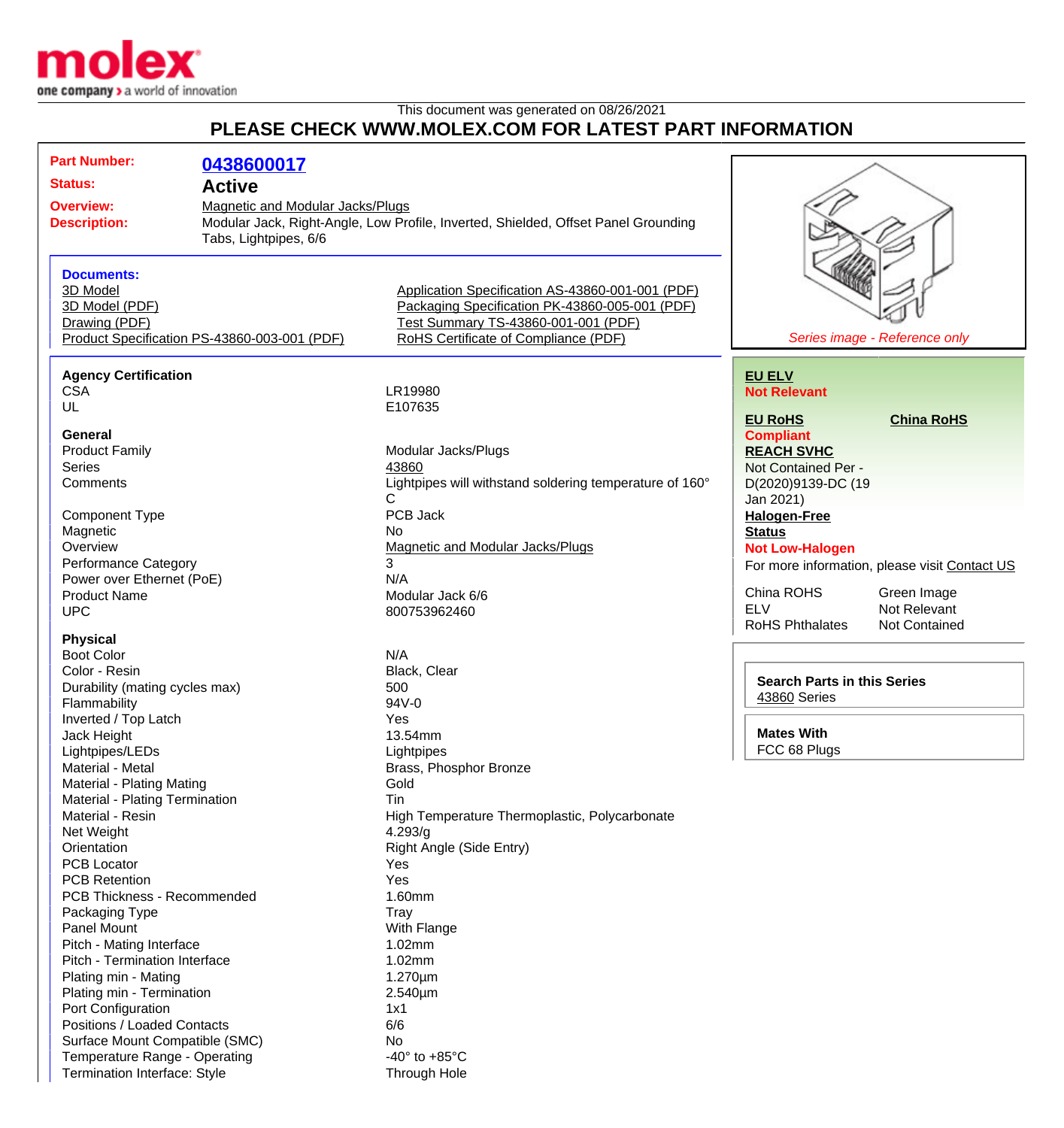| Waterproof / Dustproof<br>Wire/Cable Type                                                                                                                                 | No<br>N/A                                                                                        |
|---------------------------------------------------------------------------------------------------------------------------------------------------------------------------|--------------------------------------------------------------------------------------------------|
| <b>Electrical</b><br>Current - Maximum per Contact<br>Grounding to PCB<br>Grounding to Panel<br>Shielded<br>Voltage - Maximum                                             | 1.5A<br>Yes<br><b>Offset Panel Ground Tabs</b><br>Yes<br>150V AC (RMS)                           |
| <b>Solder Process Data</b><br>Lead-freeProcess Capability                                                                                                                 | <b>WAVE</b>                                                                                      |
| <b>Material Info</b><br><b>Engineering Number</b>                                                                                                                         | A-43860-0017                                                                                     |
| <b>Reference - Drawing Numbers</b><br><b>Application Specification</b><br>Packaging Specification<br><b>Product Specification</b><br>Sales Drawing<br><b>Test Summary</b> | AS-43860-001-001<br>PK-43860-005-001<br>PS-43860-003-001<br>SD-43860-001-001<br>TS-43860-001-001 |

## This document was generated on 08/26/2021 **PLEASE CHECK WWW.MOLEX.COM FOR LATEST PART INFORMATION**